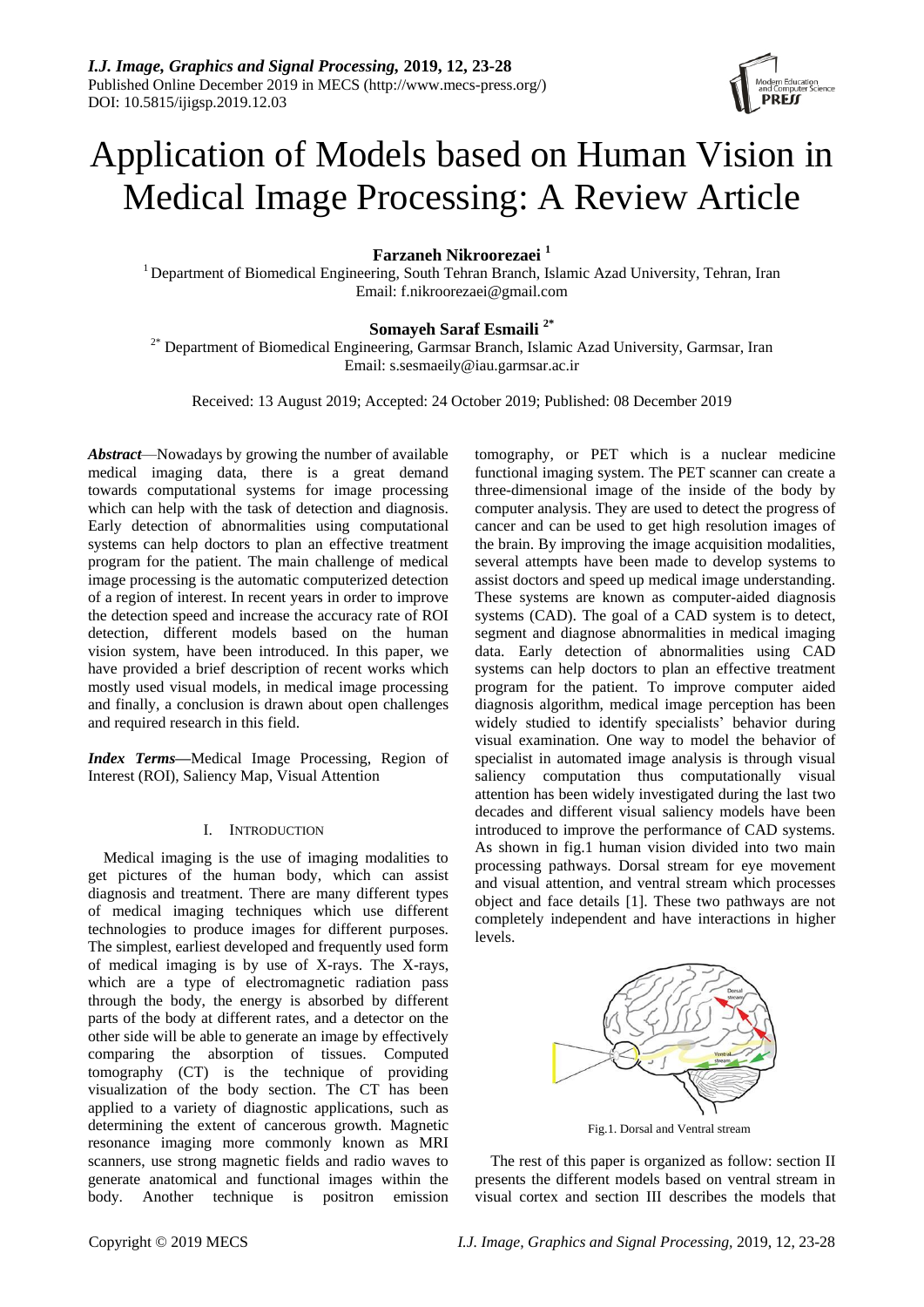based on dorsal stream. In section IV the related recent works that used these models in medical image processing are presented. Finally, the conclusion of the paper is introduced in section V.

## II. MODELS BASED ON VENTRAL STREAM IN VISUAL **CORTEX**

One of the first studies on visual cortex neuron characteristics has been done by Hubel and Wiesel in 1962. Most of the models which presented after their work are somehow inspired from their work and tried to complete it. The other important ventral stream models which has been proposed and used as basis models are HMAX and VisNet.

#### *A. Hubel and Wiesel*

In their study, neurons of the primary visual cortex are interpreted into units that extract features of the image. They described the hierarchy of cells in primitive mammal visual cortex. Below this hierarchy, there are symmetric radial cells that respond to a small point of light. On the second level, there are simple cells that detect features such as changing in brightness and are sensitive to position and direction. On the next level of the hierarchy, complex cells are located which are selective to particular line direction. At the highest level, there are ultra combined cells, which are selective to length of line [2]. The structure of a simple cell and a complex cell proposed by this model is shown in fig.2.



Fig.2. Structure of a simple cell (A) and complex cell (B) proposed by Hubel and Wiesel [2]

#### *B. VisNet model*

This model developed based on invariant object recognition in visual cortex. It has a hierarchy four-layer feed forward structure and also provides competition mechanism between neurons within each layer by use of lateral inhibitory connections. A trace learning rule was implemented by a consistent sequence of transforming objects [3]. The VisNet architecture is shown in fig.3.



Fig.3. VisNet four-layer network [3]

## *C. HMAX Model*

This model is the most important and actually, the best model based on the ventral stream of the visual cortex. This model first proposed by Riesenhuber and Poggio in 1999. Their model had a hierarchical feed-forward architecture which could perform object recognition like the cognitive task done by the brain. The key element of this model was a set of position and scale invariance feature detectors. They used a nonlinear maximum operation (MAX) pooling mechanism which was capable of providing a more robust response of recognition in clutter cases [4]. Fig.4 provides a sketch of the model.



Fig.4. HMAX model [4]

## III. VISUAL ATTENTION MODELS BASED ON DORSAL STREAM IN VISUAL CORTEX

Visual attention is the ability of the human vision system to detect salient parts of the scene, on which higher vision tasks, such as recognition can focus. Attention is usually categorized into two distinct functions: bottom-up attention and top-down attention. In the other words, the process of selecting and getting visual information can be based on saliency in the image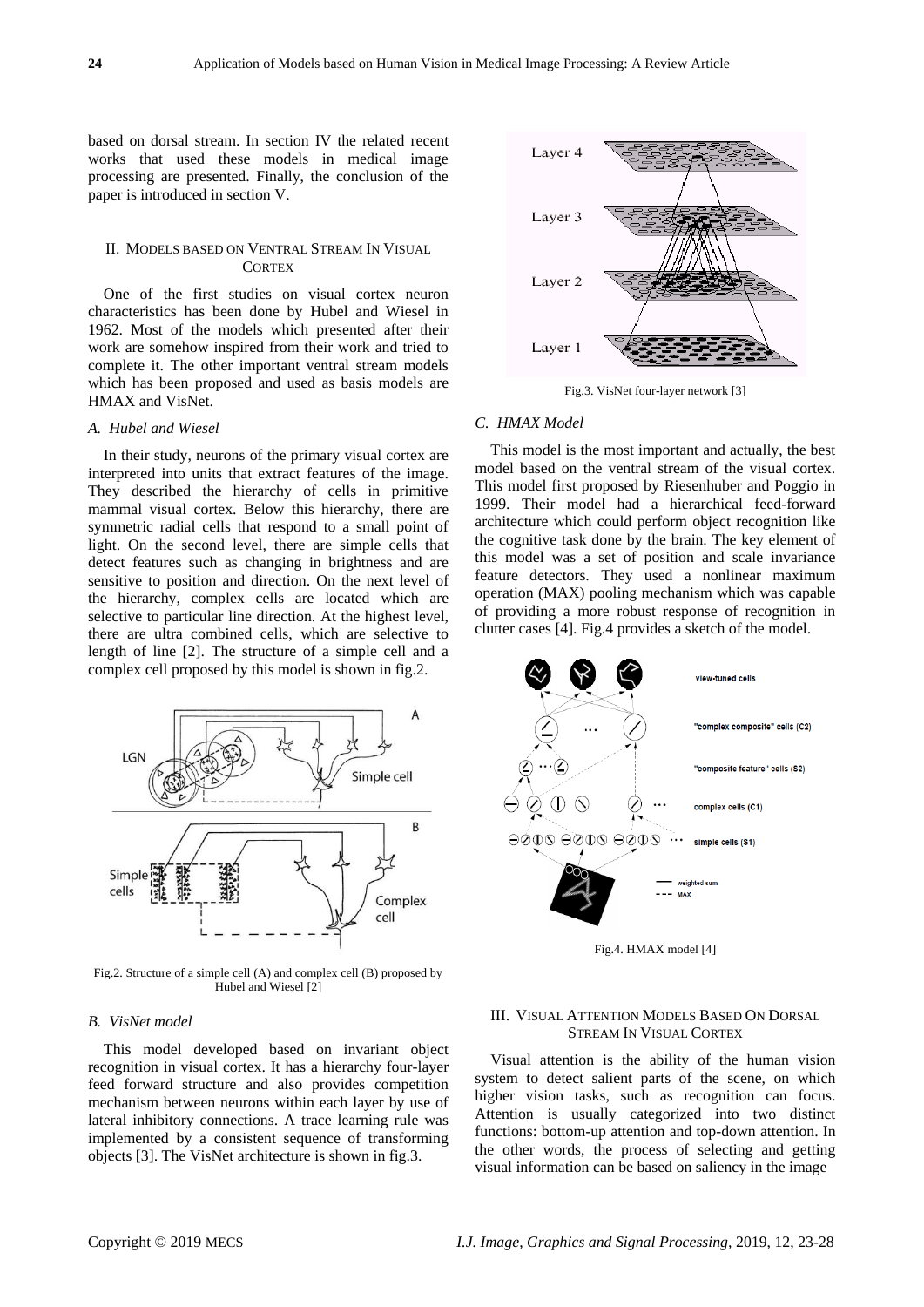itself (bottom-up) or on prior knowledge about scenes, objects and their interrelations (top-down) [5]. Koch and Ulman was the first bottom-up computational model, which can be totally implemented [6]. By developing this model, Itti saliency visual attention model was proposed which has been widely used in image processing applications. Graph-based visual saliency is one of the other important models that have been introduced in this field.

## *A. Koch and Ulman visual attention model*

In this model, a number of elementary features, such as color, orientation, direction of movement, disparity, and etc. are computed in parallel and their conspicuities are represented in several topographic maps. These feature representations are integrated by a winner-take-all (WTA) saliency map. In this model, inhibiting the selected location causes a shift to the next most salient location [6].

#### *B. Visual attention model based on Itti saliency map*

This model based on a second biologically plausible architecture introduced by Koch and Ulman. It mimics the properties of primate vision. The visual model is first decomposed into a set of topographic feature maps. Each feature is computed by a set of linear "center-surround" operations. Different spatial location then competes for saliency within each map, such that only locations which locally stand out from this surround can persist. The linear combination of all these feature maps builds the "saliency map" [7]. Fig.5 presents the general architecture of this model.



Fig.5. General architecture of Itti-Koch model [7]

#### *C. Graph-based visual saliency*

GBVS is a bottom-up visual saliency model proposed by Harel et al. This model implemented two steps. First, activation maps were computed on certain features and then normalization of these maps were done in order to mass concentration. They used dissimilarity and saliency to specify edge weights on graphs were explicated as Markov chains [8].

#### IV. REVIEW OF RELATED RESEARCH

In recent years several models based on human vision have been introduced in the context of medical image processing. These models have been applied to a wide variety of medical images from simple X-ray to PET and MRI scans for automated abnormality detection through CAD systems. The application of these models in different modalities and their results are discussed below.

In 2012 Jampani et al. investigated the usefulness of three popular computational bottom-up saliency models, Itti-Koch, GBVS, and SR, to detect abnormalities in chest X-ray and color retinal images. The AUC values of their result were all significantly higher than 0.5 and showed that all these three models are good at picking up lesions, but SR has a better localization performance for retinal images. For chest X-rays, GBVS has the best performance. Their study also showed that bottom saliency plays a significant role in medical image examinations [9]. Saliency maps which computed by these three models for a sample chest X-ray are shown in fig.6.



Fig.6. A sample chest x-ray and the saliency maps computed using different saliency models [9]

In 2014 Agrawal et al. proposed a novel framework which automatically performs mass detection from mammograms. Their framework used saliency maps generated by GBVS algorithm for ROI segmentation and entropy features for classifying the regions into a mass or non-mass class as illustrated in fig.7. Due to breast anatomy, it is difficult for an automatic algorithm to differentiate between pectoral muscles and mass, therefor commonly, the pectoral muscles are removed before ROI segmentation, but their proposed method did not require pectoral muscle removal, it also suggested that entropy features derived from both Discrete Wavelet Transform and Redundant Discrete Wavelet Transform yield the maximum classification accuracy. The results showed that DWT entropy feature yield the best AUC of 0.876±0.001 and RWDT yield the best performance of AUC=0.870±0.001 [10].



Fig.7. Illustrating the steps involved in the proposed framework [10]

The most common imaging modality to detect lung nodules and tumors is computed tomography (CT) of patient's chest. Due to a great number of images, the analysis of chest CT images is a boring process. Computer-aided detection for CT images can perform the analysis of the images automatically which can lead to

Copyright © 2019 MECS *I.J. Image, Graphics and Signal Processing,* 2019, 12, 23-28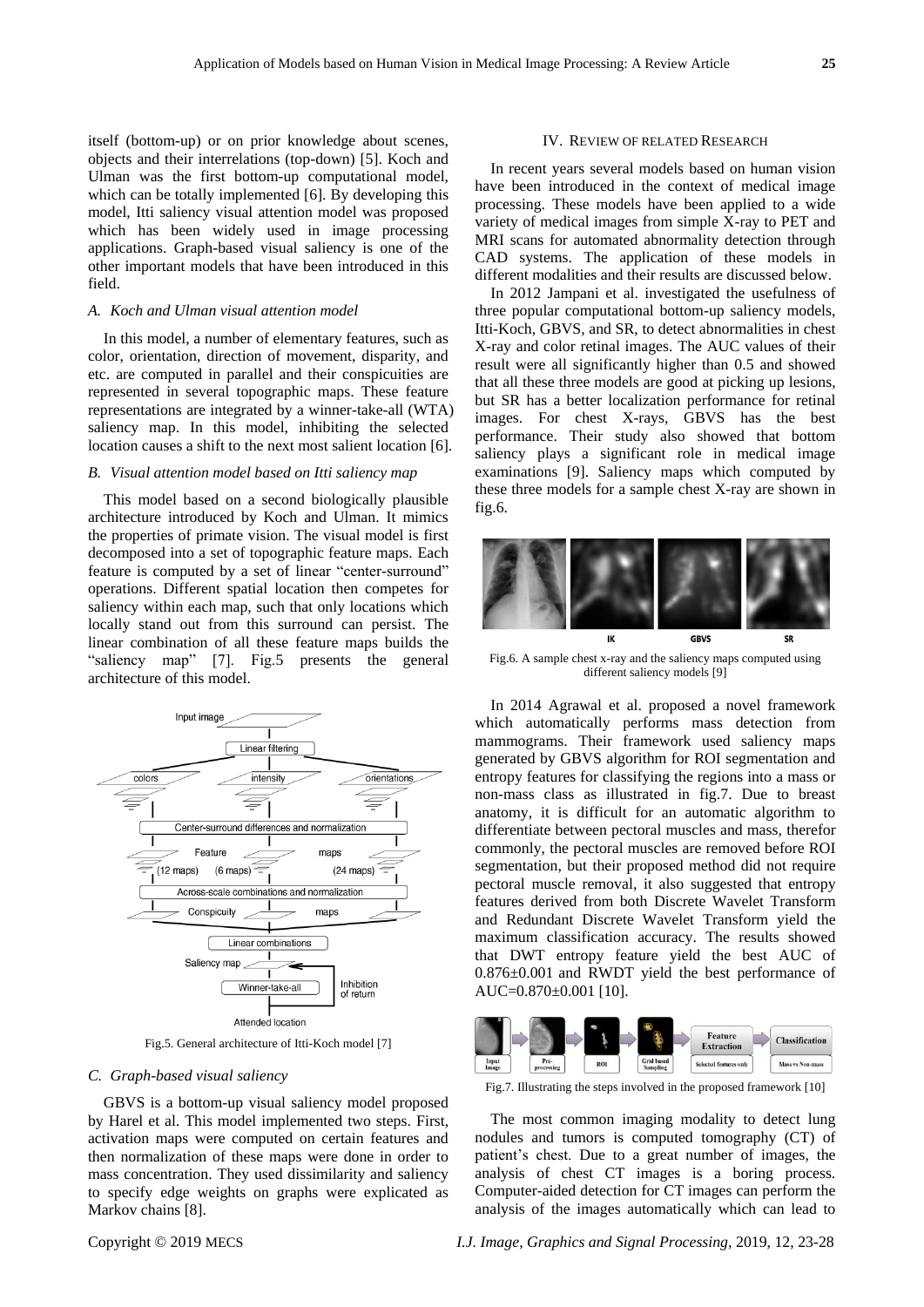improve diagnostic accuracy and decrease the rate of misdiagnosis. In 2016 Han et al. used Visual attention mechanism in order to find a lung cancer region more quickly. As shown in fig.8 they used the Itti method in combination with shape feature of target to extract the region of interest in lung cancer. To generate a saliency map, at first they chose some primary features such as gray scale, direction edge and corner point, after that the significant regions are segmented and judged. Their method improves the accuracy rate of lung cancer detection of suspected medical images [11].



Fig.8. The flow diagram of visual attention model combined with shape feature of target [11]

The chest radiographs are also frequently used in the initial assessment of suspected lung cancer. Detecting small pulmonary nodules may be challenging despite the high resolution of chest X-rays. In 2018, Pesce et al. investigated the feasibility of deep learning for lung nodule detection. They introduced strategies based on attention mechanism within the classifier, first implemented a soft attention mechanism which focuses on the most salient image regions and second a hard attention mechanism whereby learning focuses on selectively chosen regions. Their first approach which is a convolutional neural network with attention feedback (CONAF) improves the classification performance and achieves very good localization. The ability of CONAF model to differentiate between normal chest radiographs and chest radiographs with nodules was assessed and the result was as follow: accuracy=0.85, sensitivity=0.85, precision=0.92. Their second architecture RAMF was a recurrent attention model with attention feedback that

speeds up the learning process. Result of this model showed the accuracy of 0.73, sensitivity of 0.74 and precision of 0.74 [12].

Positron emission tomography (PET) is also able to diagnose and detect the development stage of the lung cancer. Due to low quality and spatial resolution of PET images, the common segmentation algorithm does not show a good efficiency. In 2016, Lu et al. proposed a segmentation algorithm based on visual saliency model of PET images. In their method, the salient images acquired by the Itti visual model were segmented by optimized Grab Cut algorithm. By this, they improve the efficiency and precision of PET image segmentation and also reduce the processing time to 31.21 seconds [13].

Banerjee et al. used visual saliency to propose an algorithm to find the location of brain tumors and perform segmentation in multi sequence MR images. Saliency maps built up based on bottom-up visual attention strategy. Comparison between their saliency detection algorithms with four other popular saliency models had shown that in all cases the AUC scores were more than  $0.999 \pm 0.001$  [14].

Although visual attention models for CAD systems have been attracted much attention for tumor detection, recently saliency models also proposed for computer aided diagnosis of Alzheimer's disease. Ben-Ahmed et al. in 2017 proposed a method for Alzheimer's diagnosis through MRI images based on visual saliency. To build a saliency map, a fusion of bottom-up and top-down saliency maps was used and then a Multiple Kernel Learning classifier was applied to classify subjects into three classes, Alzheimer's disease (AD), Normal control (NC) and Mild Cognitive Impairment (MCI). Their method achieved the classification accuracy of 88.98% AD versus NC, accuracy of 81.31% NC versus MCI and accuracy of 79.8% AD versus MCI [15]. A block diagram of this system is shown in fig.9.



Fig.9. Block diagram of the multi-view visual saliency-based classification framework [15]

Images from different modalities reveal distinct structural and functional information, so image fusion has the privilege of better assessment of patients. Bidimensional empirical mode decomposition (BEMD) is one of the techniques which are used in image fusion. Mozaffarilegha et al. in 2017 proposed the use of HMAX visual cortex models as a fusion rule for higher bidimensional intrinsic mode functions (BIMFs) and Teager-Kaiser energy operator (TKEO) for lower BIMFs. A Schematic diagram of their method is presented in fig.10. They applied this method on the fusion of MRI/PET and MRI/SPECT images. The results of their study showed better performance compared with other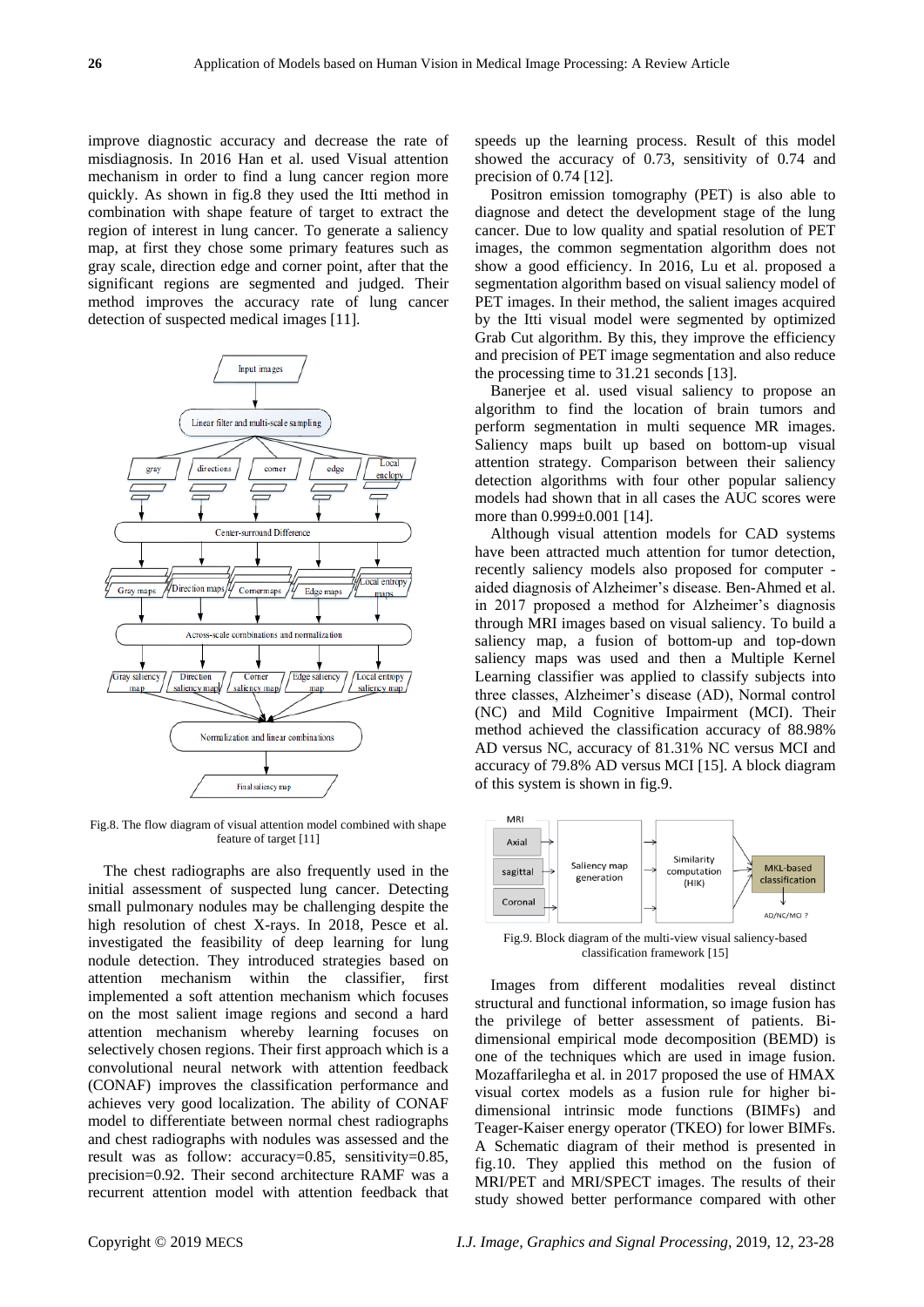fusion techniques such as HIS, DWT, LWT, PCA, NSCT and SIST in the era of color distortion and spatial information [16].



Fig.10. Schematic diagram of the BEMD-based medical image fusion method [16]

In 2018 Bagheri and Saraf Esmaili also use the HMAX model for adaptive detection of liver disease in CT images. As illustrated in fig.11 their method consists of three steps: first using discrete wavelet transforms for noise removal and ROI selection, second extracting features by Gray-level Co-occurrence matrix and HMAX, for identifying recognition pattern and the last step, performance evaluation through K-fold method. Evaluation is done under two conditions, with many features and after feature reduction. By considering factors such as accuracy, specificity and sensitivity, the results show better prediction of liver disease with an accuracy of more than 91% [17].



Fig.11. Flowchart of the method proposed for determining liver disease  $[17]$ 

Summary of different methods are shown in table1.

| <b>Image type</b>     | objective      | <b>Method</b>                   | Year | <b>Result</b>                                          |
|-----------------------|----------------|---------------------------------|------|--------------------------------------------------------|
| chest X-ray and color | Lesion         | Itti-Koch, GBVS and SR          | 2012 | GBVS performs better for chest X-rays.(ROC area        |
| retinal images        | detection      |                                 |      | (0.77)                                                 |
|                       |                |                                 |      | SR performs better for retinal images. (ROC area 0.73) |
| Mammogram             | Mass detection | saliency maps generated by      | 2014 | DWT entropy features, No. of features=9, AUC:          |
|                       |                | GBVS algorithm                  |      | $0.8767 \pm 0.001$ RDWT entropy features, No. of       |
|                       |                |                                 |      | features=12, AUC:0.8707±0.001                          |
| computed              | Lung cancer    | Itti method in combination with | 2016 | Visual attention model combined with shape features    |
| tomography $(CT)$ of  | detection      | shape feature of target         |      | of lung cancer can better highlight the ROC            |
| patient's chest       |                |                                 |      |                                                        |
| Chest X.rays          | Lung nodules   | Soft attention mechanism        | 2018 | Classification performance (nodule vs. normal only):   |
|                       | detection      | (CONAF)                         |      | CONAF(accuracy=0.85,sensitivity=0.85,precision=0.9     |
|                       |                | Hard attention mechanism        |      | 2)                                                     |
|                       |                | (RAMF)                          |      | RAMF(accuracy=0.73, sensitivity=0.74, precision=0.74   |
|                       |                |                                 |      |                                                        |
| Positron emission     | Fast PET image | Salient images acquired by Itti | 2016 | Image processing time(seconds) of the algorithm for a  |
| tomography (PET)      | segmentation   | visual model were segmented     |      | sample image: Grab Cut=34.26, Snake=90.50,             |
|                       |                | by optimized Grab Cut           |      | Proposed algorithm=31.21                               |
|                       |                | algorithm.                      |      |                                                        |
| multi sequence MR     | Tumor regions  | bottom-up visual attention      | 2016 | AUC: 0.997 for Simulated low-grade images              |
| images of brain       | identification | strategy based on pseudo-       |      | 0.992 for High-grade images                            |
|                       |                | coloring                        |      |                                                        |
| <b>Brain MRI</b>      | Alzheimer's    | A fusion of bottom-up and top-  | 2017 | Classification accuracy of 88.98% AD versus NC,        |
|                       | disease        | down saliency maps              |      | accuracy of 81.31% NC versus MCI and accuracy of       |
|                       | diagnosis      |                                 |      | 79.8% AD versus MCI                                    |
| <b>MRI/PET</b>        | Image fusion   | <b>HMAX</b>                     | 2017 | Better performance compared to six typical fusion      |
| <b>MRI/SPECT</b>      |                |                                 |      | methods, improve spatial information and decrease      |
|                       |                |                                 |      | color distortion                                       |
| Liver CT images       | Detection of   | Gray-level Co-occurrence        | 2018 | Better prediction of liver disease with an accuracy of |
|                       | liver disease  | matrix and HMAX                 |      | more than 91%.                                         |

Table1. Summary of different methods